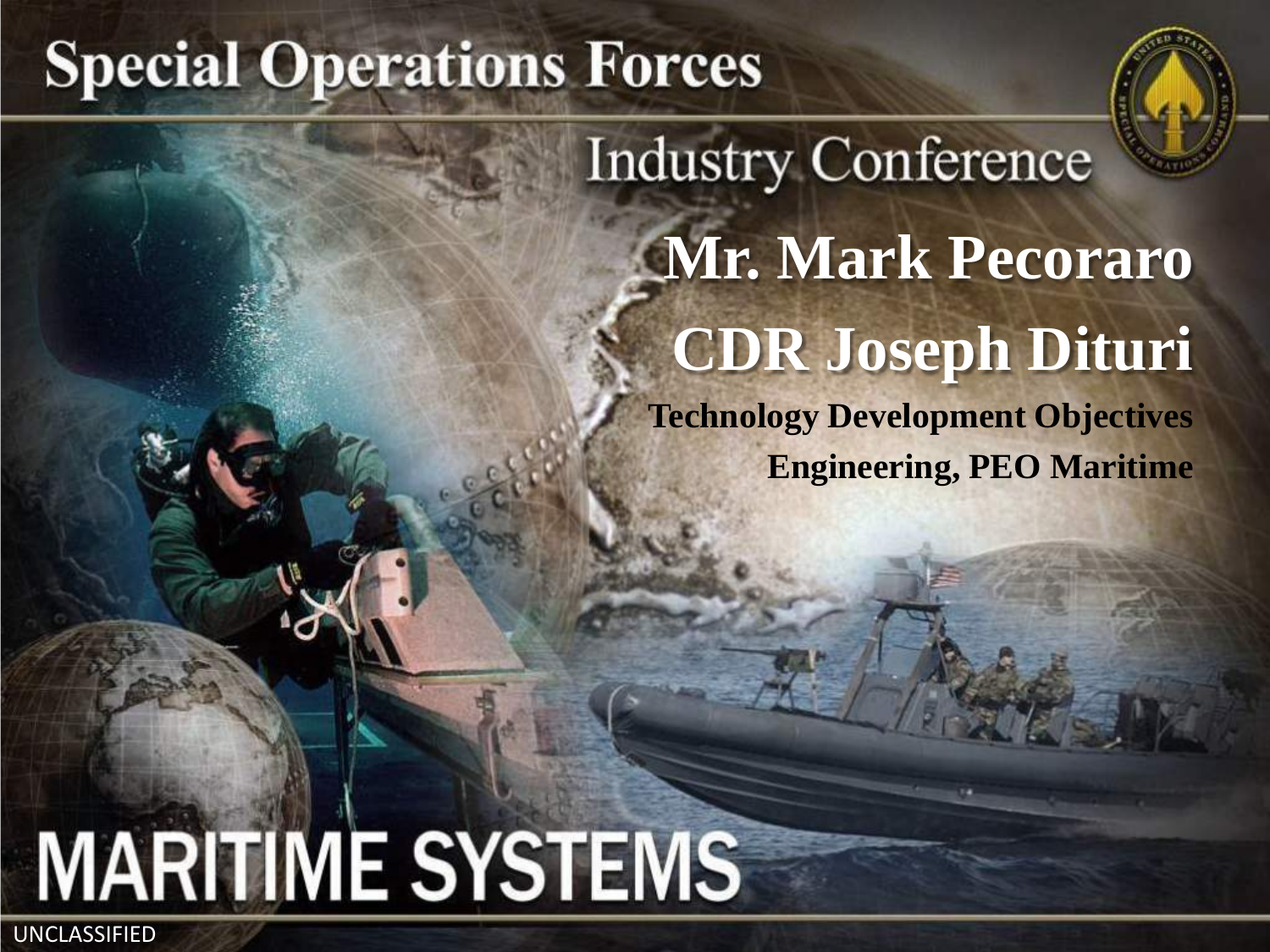



#### **Agenda**

- **Technical Development Objectives Definition**
- **Technology Areas of Interest**
- **How to present your response to USSOCOM**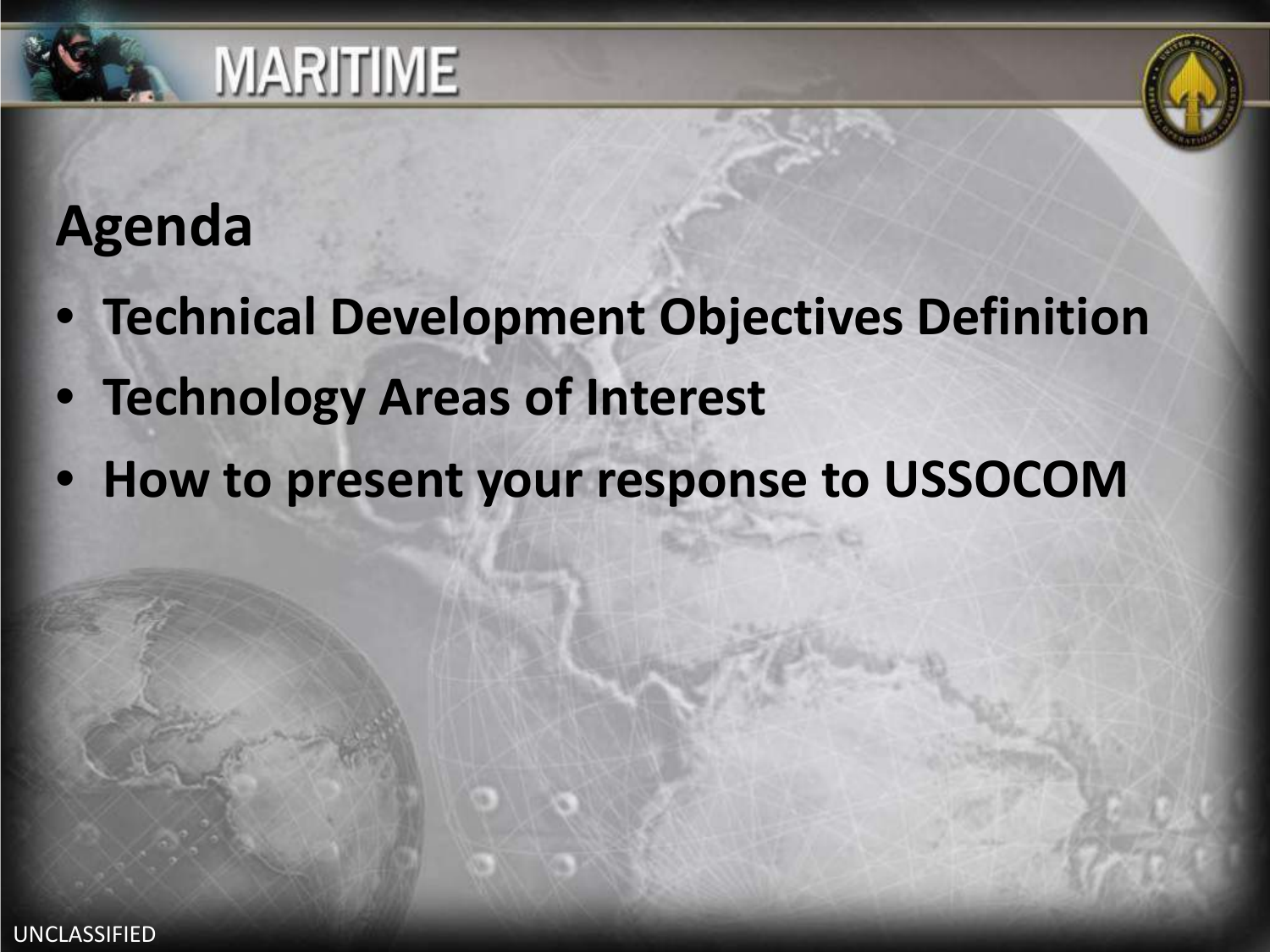



# **Technical Development Objectives**

- **Definitive quantitative objectives to better inform researchers about the state-of-the-art and where USSOCOM would like technology progress focused**
- **We desire SIGNIFICANT increases in capability of combat systems within the PEO's portfolio**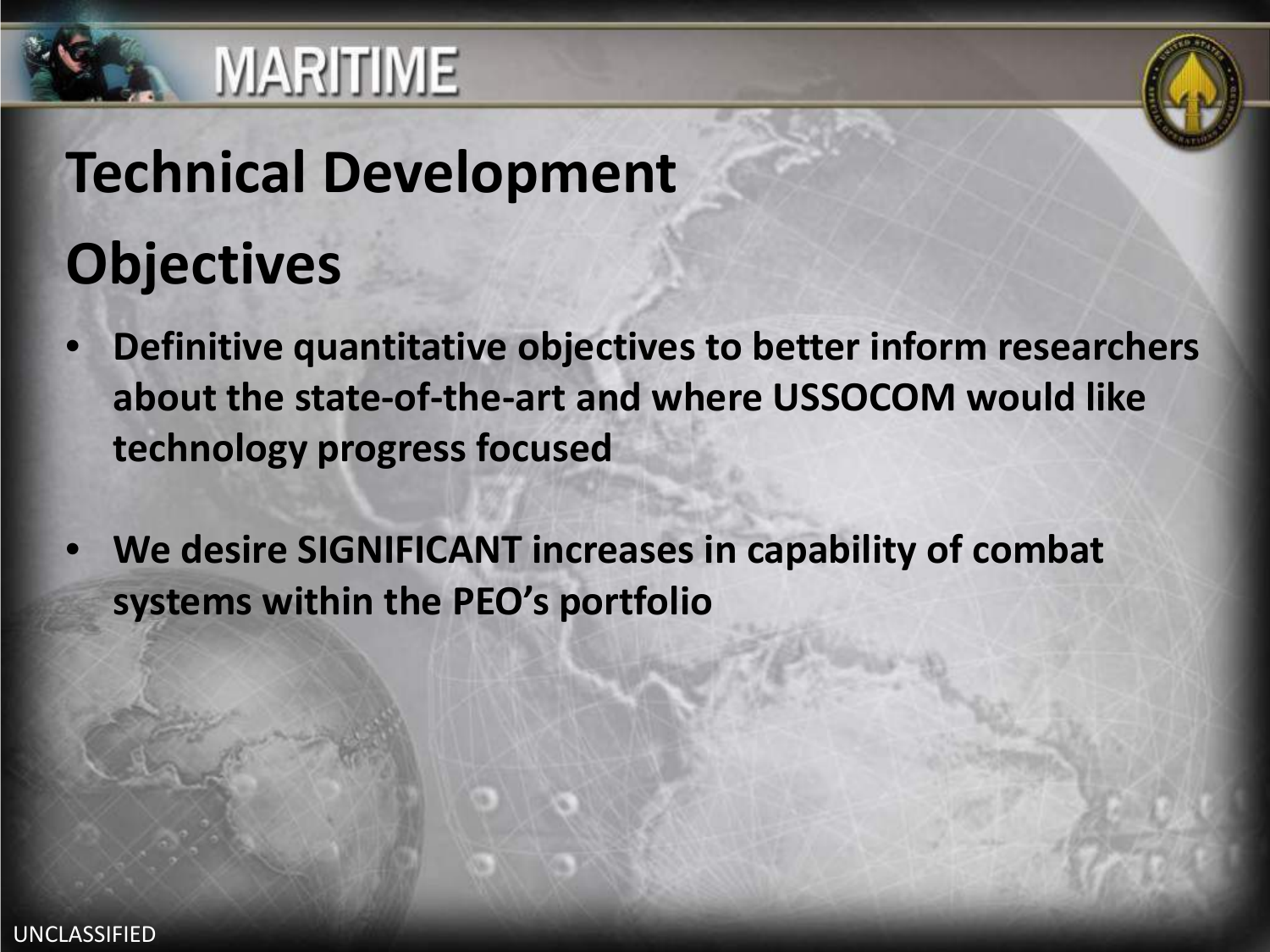

### **Undersea Vehicle Energy Storage Systems**

- **Current Status:**
	- **SOF requires advanced energy storage systems which have significantly higher storage capacity**
	- **Existing systems use Silver-Zinc Batteries**
	- **Lithium-ion Systems present significant risk (mitigation strategies required)**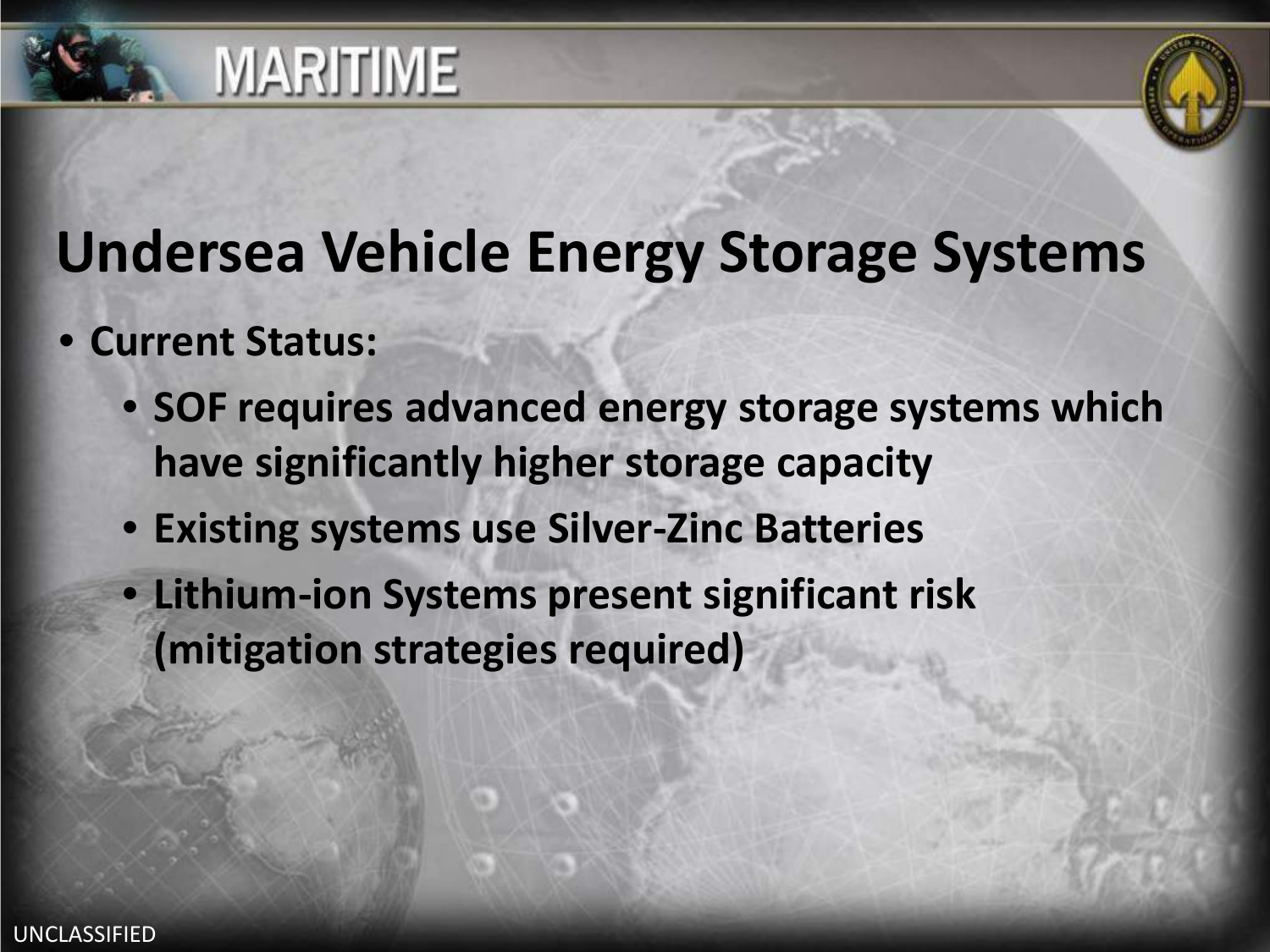

#### **Undersea Vehicle Energy Storage Systems**

- **Objective:**
	- **Meet or approach a performance objective of storing and delivering 1.5 kWh per liter and/or 0.6 kWh per kg of electrical energy**
	- **Consider fuel cells or other types of sources that deliver similar energy**
	- **Mitigate risk of high energy density thermal run-a-way**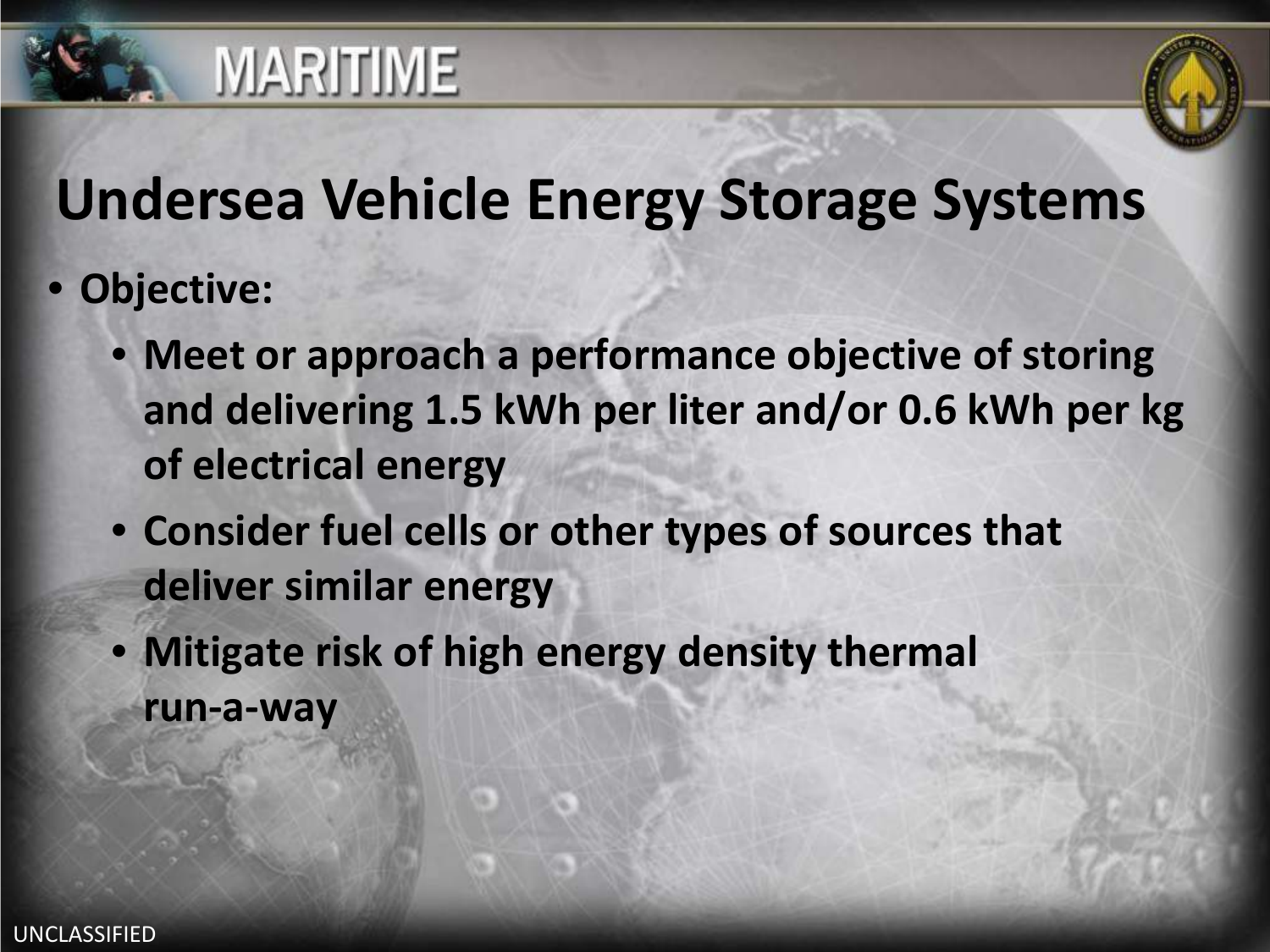

#### **Combat Swimmer Thermal Protection**

- **Current Status:** 
	- **Combat Swimmers require thermal protection / regulation (Cold / Warm)**
	- **Wetsuits: Reduce water flow across the diver's body increasing temperature of water near diver's body which decreases difference in temperature**

• **Dry suits: Surrounds diver with air which has less heat transfer**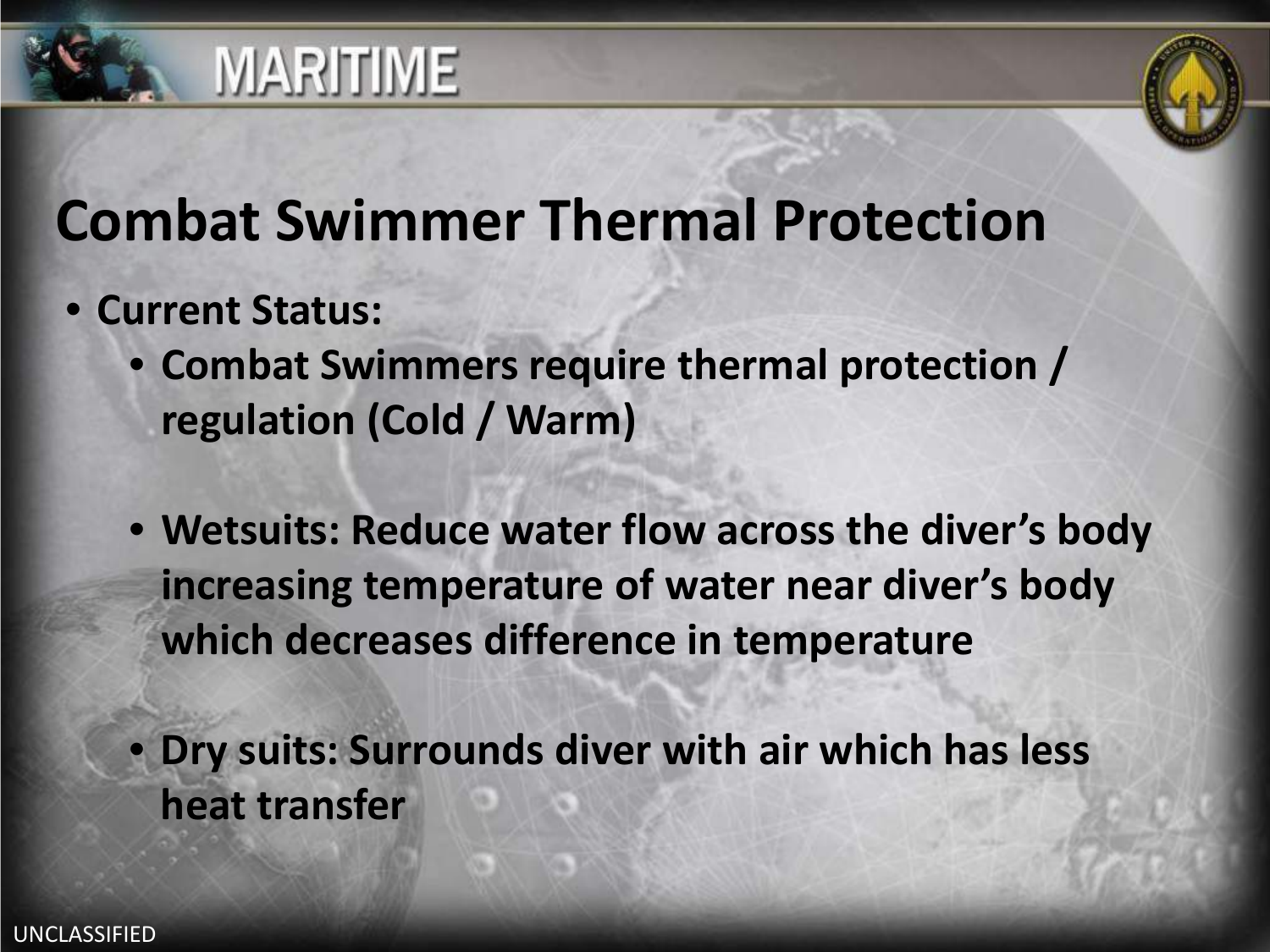

#### **Combat Swimmer Thermal Protection**

- **Objective:** 
	- **Thermal protection in ambient water temperatures anywhere for 2-35 degrees C for 12 hours. (Maintain dexterity and core temperature @ 37 degrees C)**
	- **Provide protection for diver's extremities and core, such that the diver will not have reduced off-gassing in the extremities due to decreased blood flow**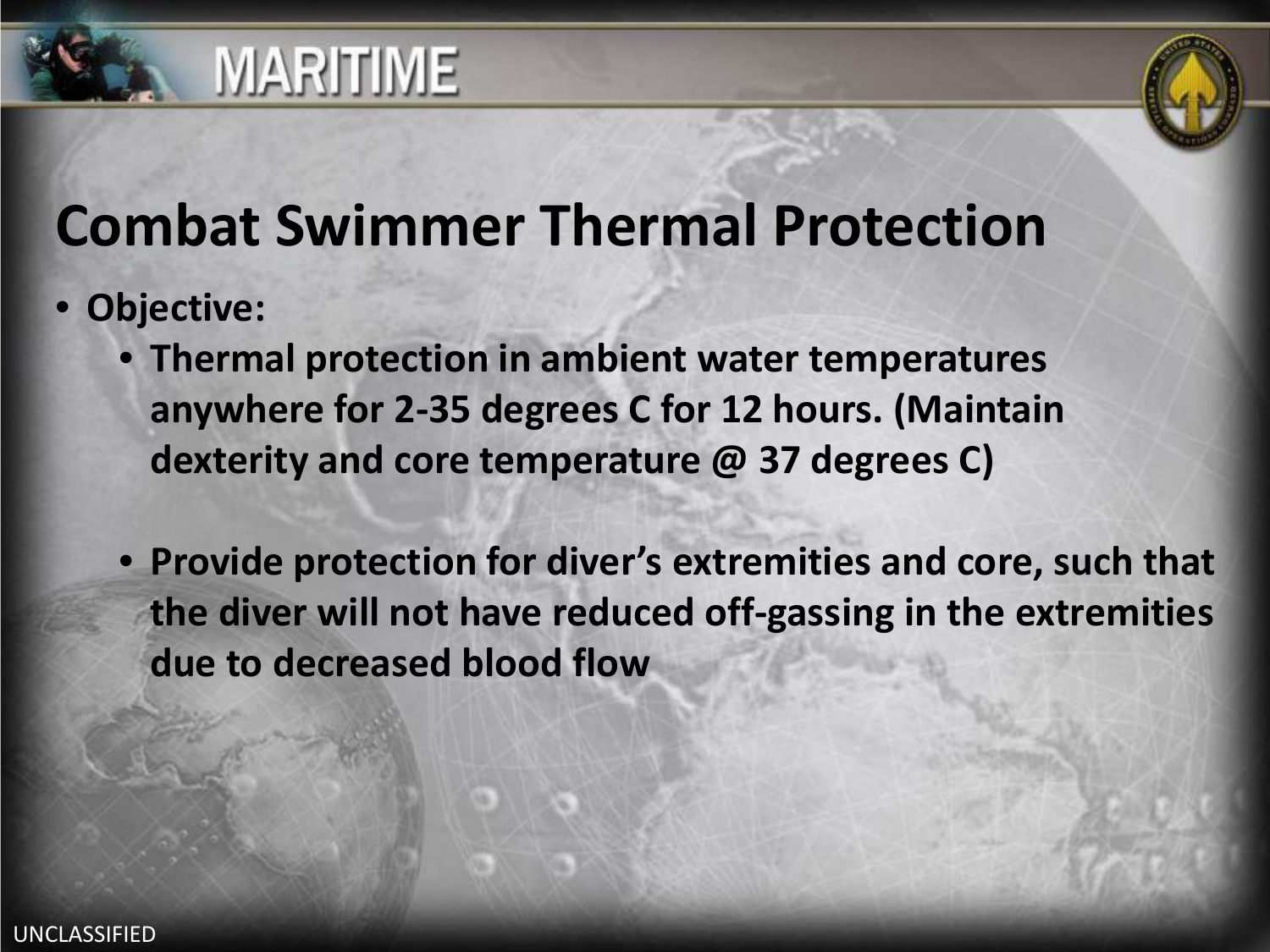

# **Lightweight, Small Volume CO2 Removal Technology**

- **Current Status:** 
	- **Existing underwater breathing apparatus (UBA) systems (Mk 25 and Mk 16) have an absorbent volume between 2.9 and 4.0 liters**
	- The ratio of CO<sub>2</sub> volume absorbed to absorbent volume **(VRCO<sub>2</sub>) at 21°C for each of these systems is VRCO<sub>2</sub>=120**
	- **As the temperature decreases, present systems remove**  less CO<sub>2</sub>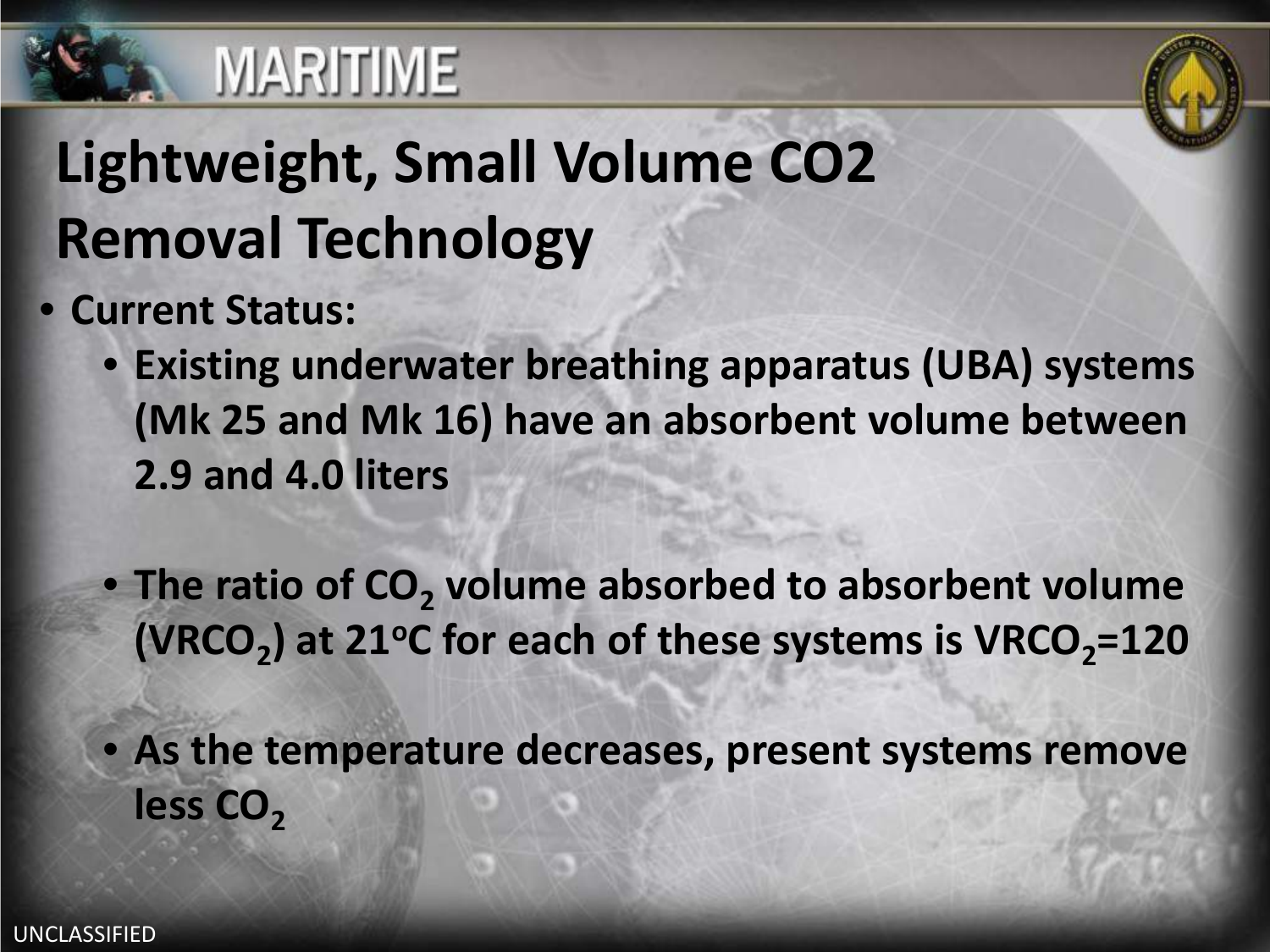

# **Lightweight, Small Volume CO2 Removal Technology**

- **Objective:** 
	- CO<sub>2</sub> removal technologies that can meet or approach a performance objective of 240 VRCO<sub>2</sub> over a temperature range of 2<sup>o</sup>C to 35<sup>o</sup>C and demonstrates **equivalent or decreased breathing resistance as current systems**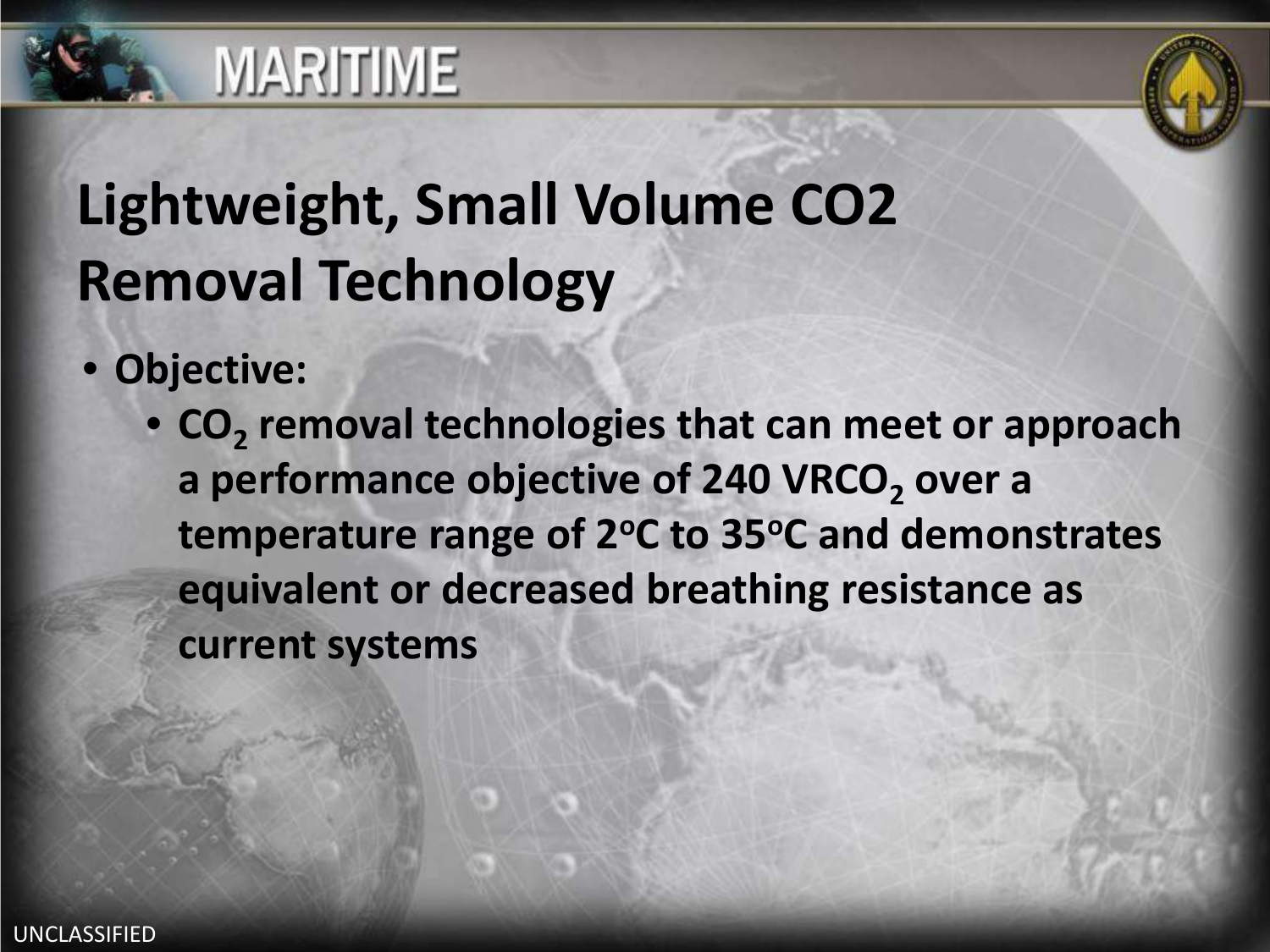

#### **Surface Systems Craft Propulsion Systems**

• **Current Status:** 

**MARITIME** 

- **SOF combatant craft require advanced power systems that provide significantly better power/weight ratios (e.g., maximum hp/lb) at top speed and significantly better fuel efficiency (e.g., (lb/hp-h)) at the most efficient speed (cruise speed)**
- **Current craft engines have a power/weight ratio of approximately 0.38 hp/lb at maximum speed and a specific fuel consumption of 0.35 lb/hp-h at cruise speed**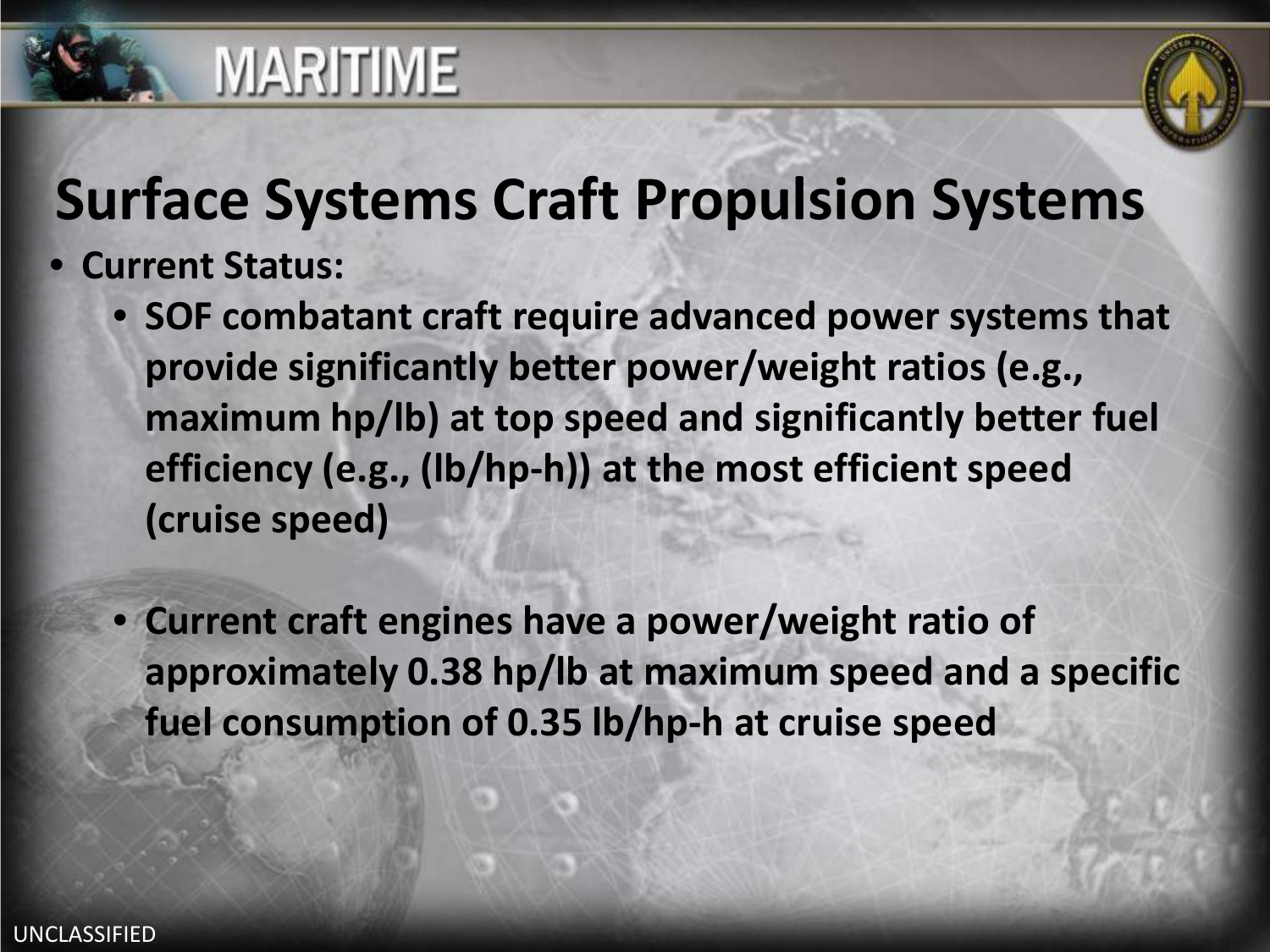

### **Surface Systems Craft Propulsion Systems**

- **Objective:** 
	- **Power/weight ratio of 1.0 hp/lb and/or fuel efficiency of 0.1lb/hp-h at cruise speed.**
		- **2000 hours between overhauls**
	- **Burn High Sulfur Fuel.**

**MARITIME** 

- **Multi-Fuel Engine**
- **DFM to JP-8 (including bio-fuels)**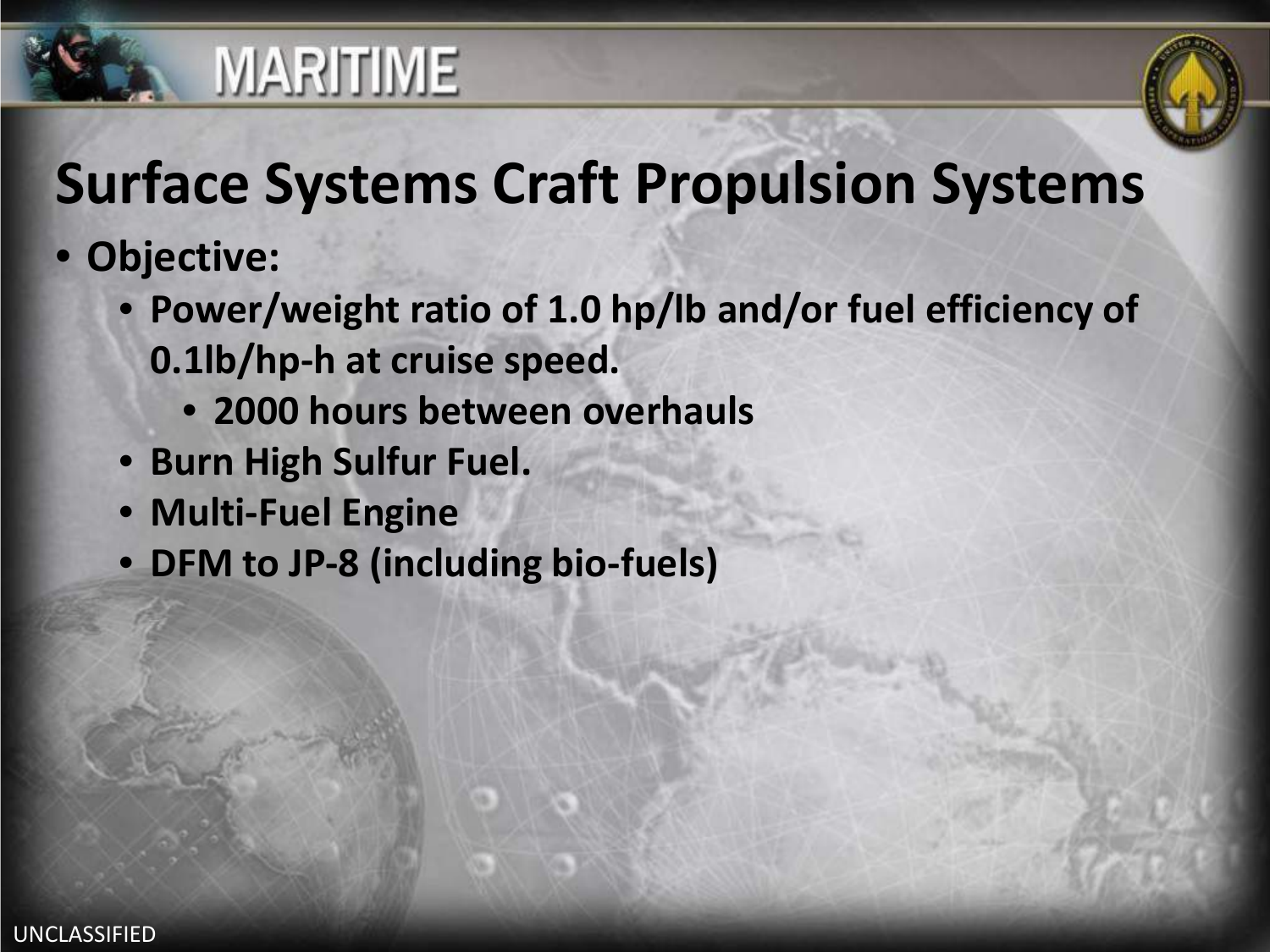

# **Lightweight Armor**

**MARITIME** 

- **Current Status:** 
	- **Dyneema based Armor is installed on the Special Operations Craft Riverine**
	- **Provides NIJ Level III protection**
	- **Captures bullets off angle to prevent ricochet and fragmentation**
	- **Approximately 3.5 pounds per square foot**
- **Objective:** 
	- **NIJ Level IV protection**
	- **Capture bullets at all incidence angles**
	- **Lighter than 3.5 pounds per square foot**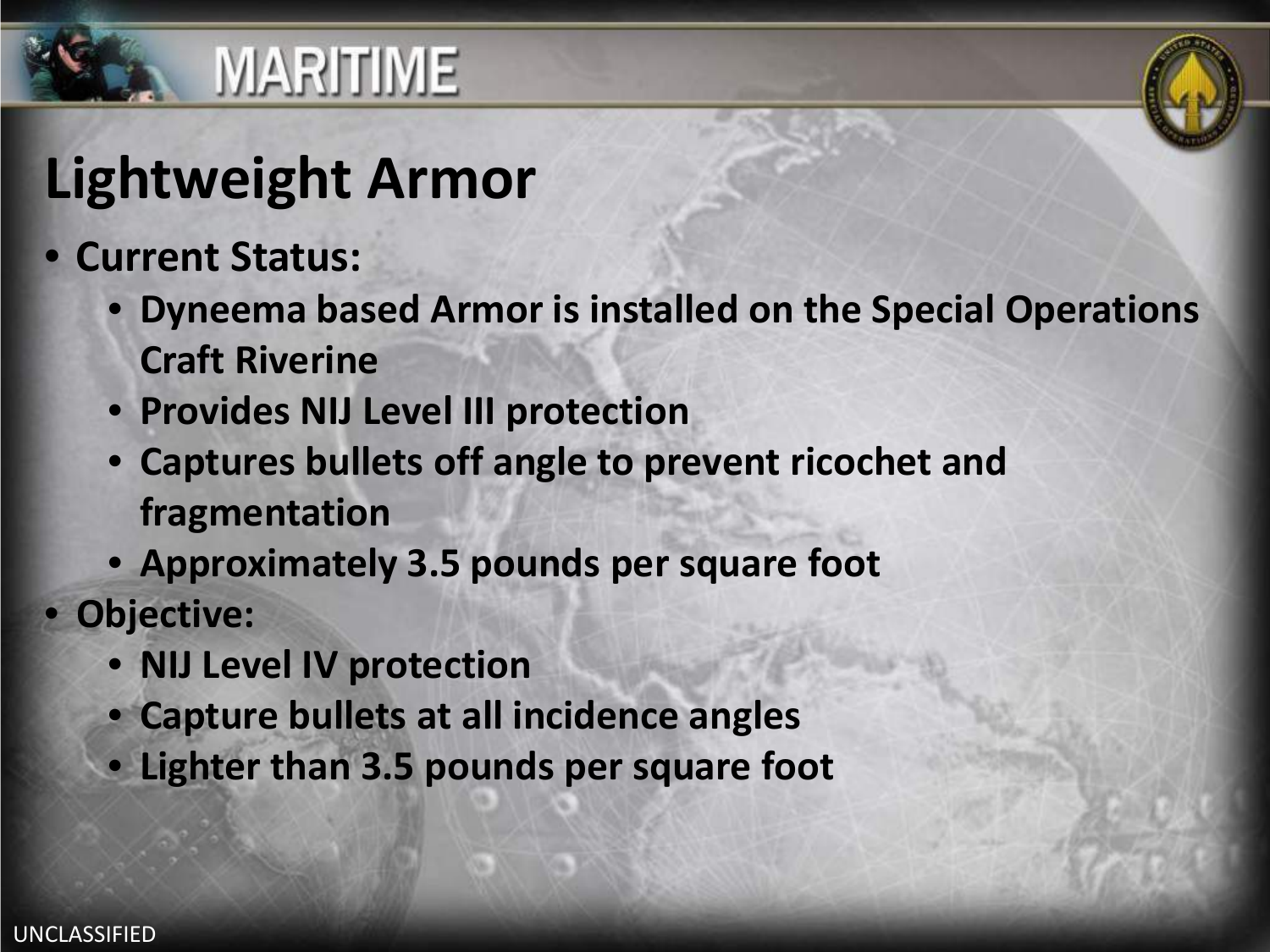

#### **Wireless Intercom Communication**

- **Current Status:** 
	- **Current Intercom System on Craft is tethered to user**
	- **Connected to Type I encrypted radios**
	- **Six Channels can be selected**
- **Objective:** 
	- **Equivalent Wireless System**
	- **All wireless communications are Type I encrypted**
	- **Use of system that can be slightly modified in order to avoid full NSA certification process**
	- **Pass full video among users and external sensors**
	- **Use of other than normal frequencies**
	- **Signal is attenuated to below noise floor levels outside craft confines**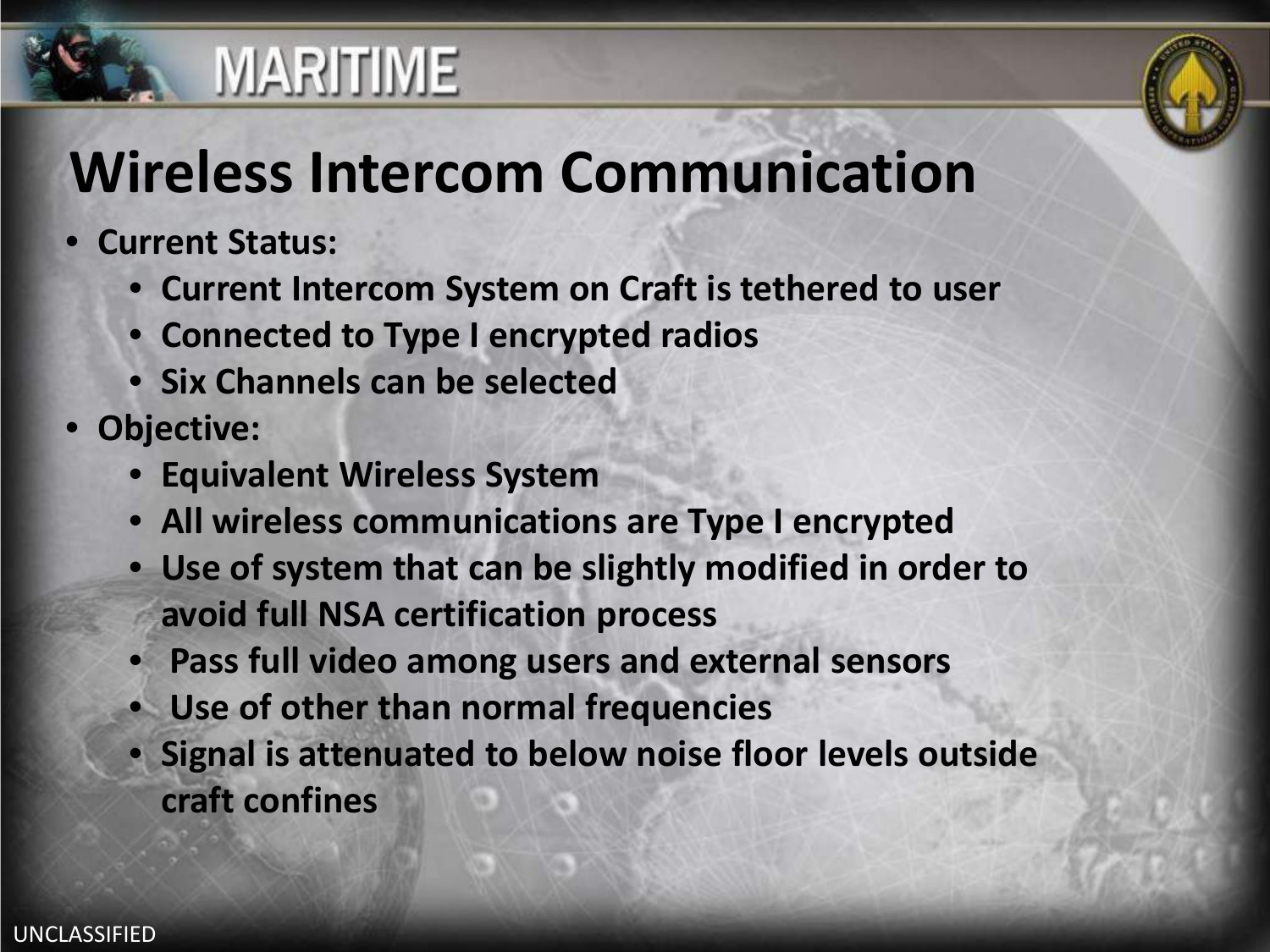

#### **Other Technology Areas of Interest**

- **Nano-technology that renders maritime equipment, including electronics, impervious to seawater penetration**
	- **Instead of waterproof bags**
- **Anti-corrosion Metallurgical Process for Metal Components** 
	- **Metallurgical process that provides maximum corrosion protection for all metals used in SOF maritime equipment that is not a plating or coating**
	- **This includes engine components, weapons, communications, navigation, dive equipment, hull, mechanical, etc.**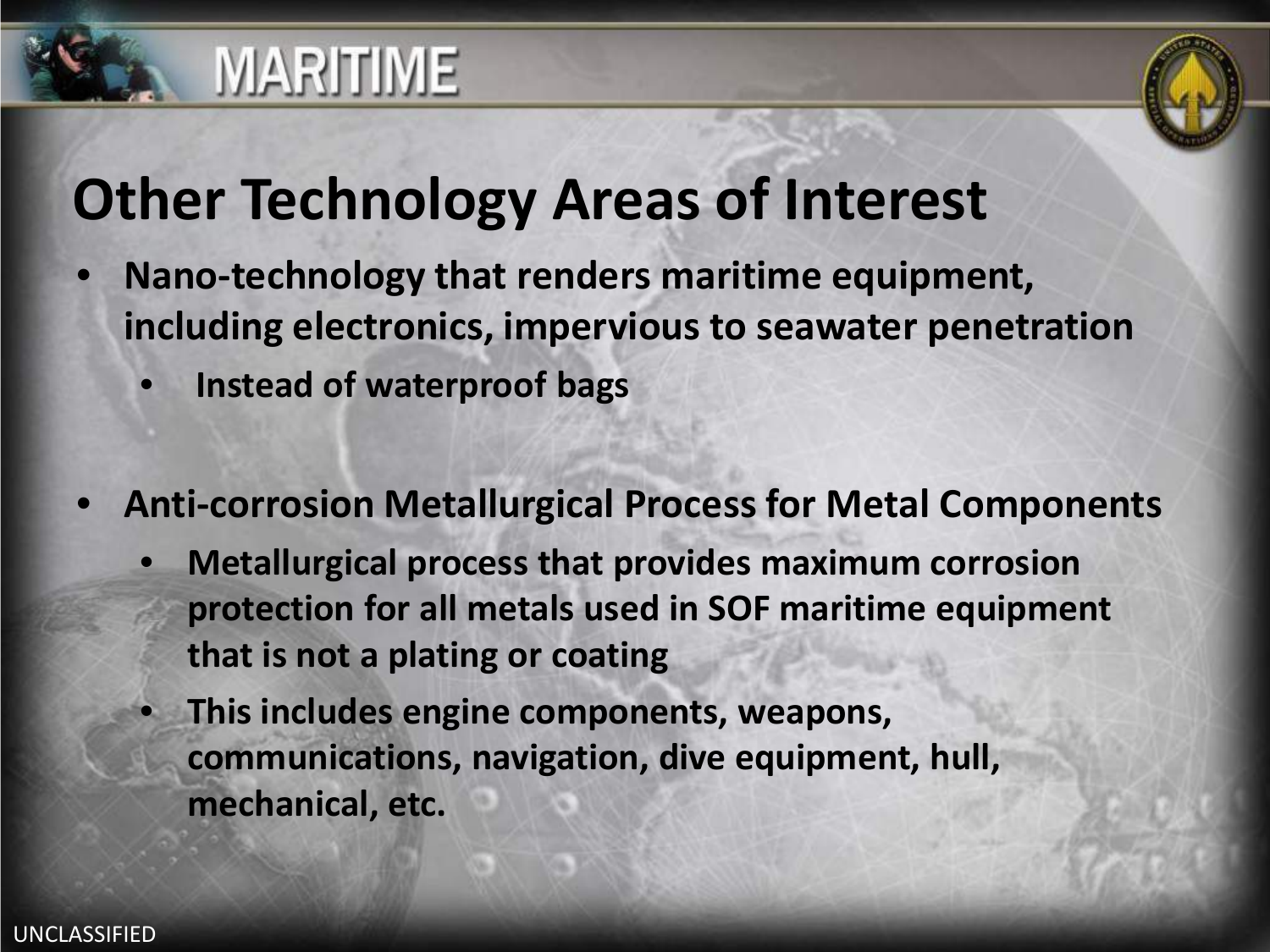

# **Other Technology Areas of Interest**

- **Long Range Underwater Communications**
	- **Greater range than existing systems without repeaters or surface gateway**
	- **LPI/LPD**
	- **Small, lightweight, compact**
	- **Integrate with other electronic equipment**

#### • **Miniaturization of UBA**

- **Oxygen sensors that are linear above 1.0 PO2**
- **CO2 Sensors working in UW**
- **Scrubber technology as described earlier**
- **Lightweight Oxygen Flasks**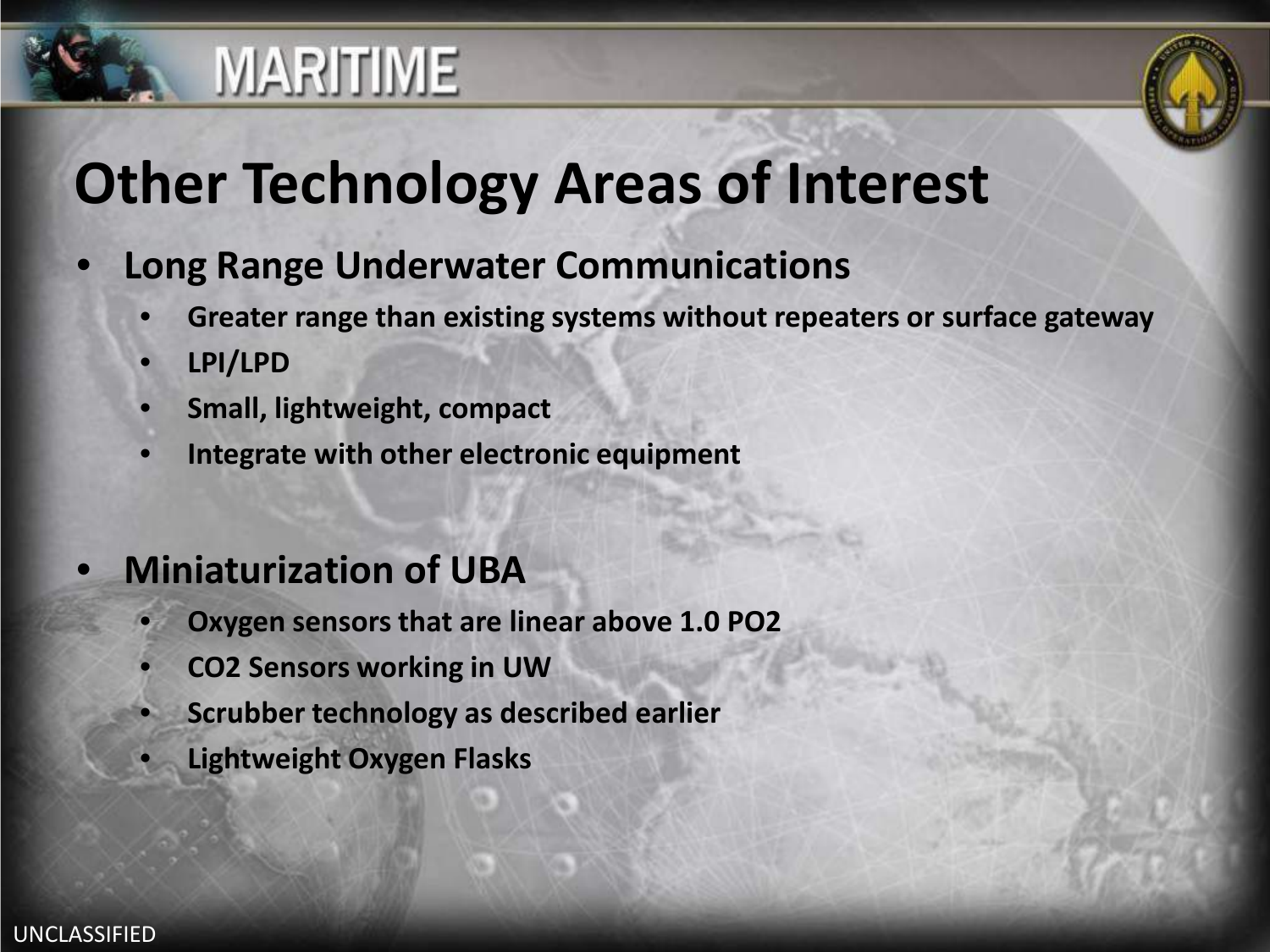

### **Other Technology Areas of Interest**

#### • **Health Monitoring of Divers**

- **Derived Core Temperature ( not the pill)**
- **Respiration Rate**
- **Heart Rate**

#### • **Diver Protection**

- **Thermal**
- **Contaminated Water – both Chemical and Biological**
- **Abrasion, Laceration and Puncture Proof**
- **Health Monitoring Integrated**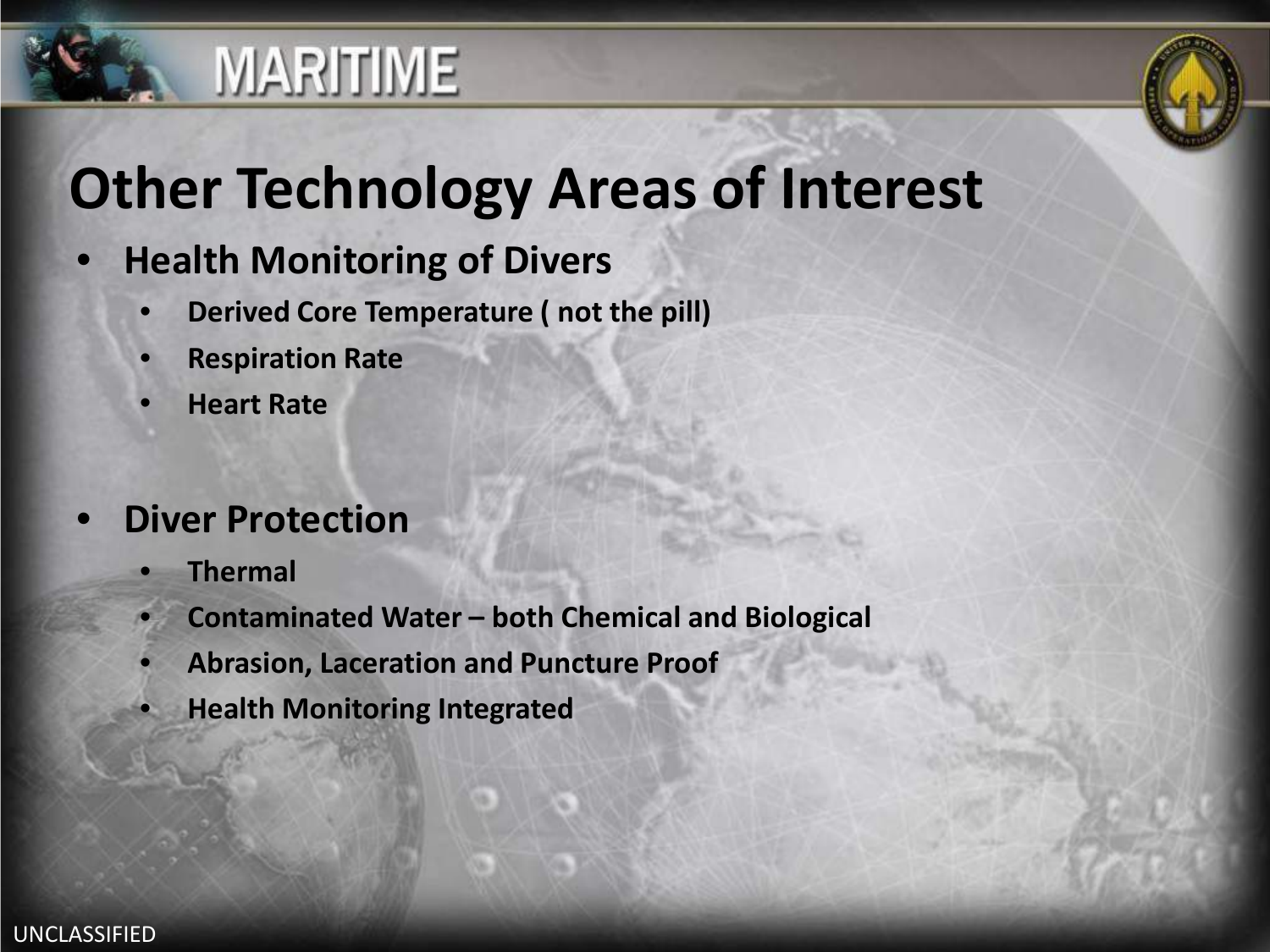



#### **Contacting SOCOM**

- **Submit a white paper in response to TDOs prepared by PEO Maritime**
- **Contact TILO office with white paper**